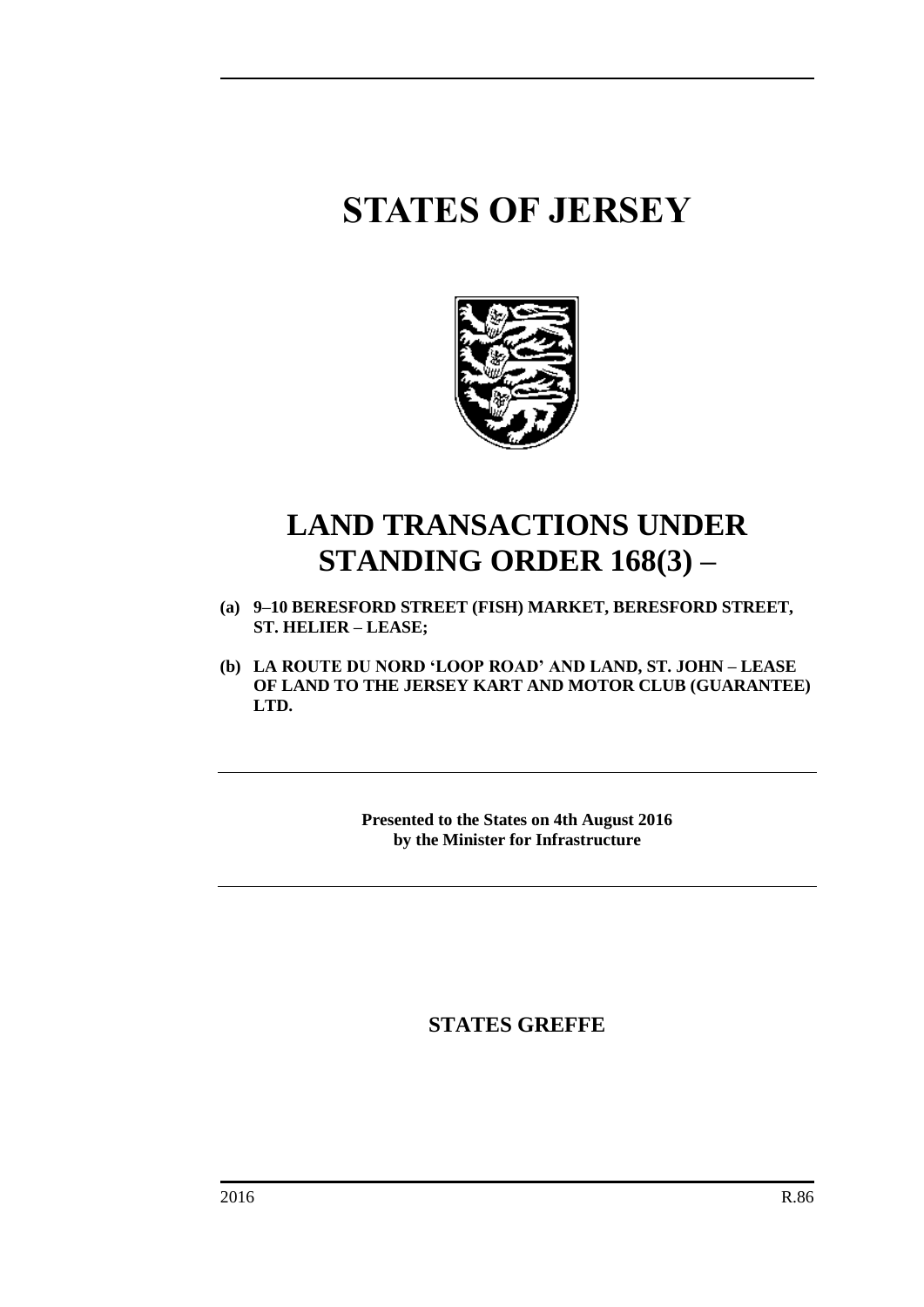#### **REPORT**

**Decision(s):** Under Standing Order 168(3) the Minister for Infrastructure hereby notifies the States that he has accepted the recommendation of the Property Holdings Department to agree to the following –

#### **(a) Land transaction –**

To grant a new lease for 9–10 Beresford Street (Fish) Market, Beresford Street, St. Helier, under the terms and conditions set out in the report accompanying the Ministerial Decision.

The Minister hereby authorises, as applicable, the Attorney General and the Greffier of the States to pass any contract which is required to be passed on behalf of the Public; and the Director of Property Holdings to conclude any contract which is required to be concluded on behalf of the Public.

After the expiry of 15 days following presentation to the States the transaction may be concluded.

*Further information on this decision can be found on [www.gov.je](http://www.gov.je/) under Ministerial Decisions (reference MD-PH-2016-0048).*

### **(b) Land transaction –**

To grant a 9-year lease to the Jersey Kart and Motor Club (Guarantee) Ltd. of land within the Route du Nord 'Loop Road', St. John, in connection with the Club's plans to develop a go-kart race and practice track (*ref.* Planning Decision Notice RP/2015/1431 dated 28th January 2016).

The Minister hereby authorises, as applicable, the Attorney General and the Greffier of the States to pass any contract which is required to be passed on behalf of the Public; and the Director of Property Holdings to conclude any contract which is required to be concluded on behalf of the Public.

After the expiry of 15 days following presentation to the States the transaction may be concluded.

*(Drawing attached at Appendix.)*

*Further information on this decision can be found on [www.gov.je](http://www.gov.je/) under Ministerial Decisions (reference MD-PH-2016-0051).*